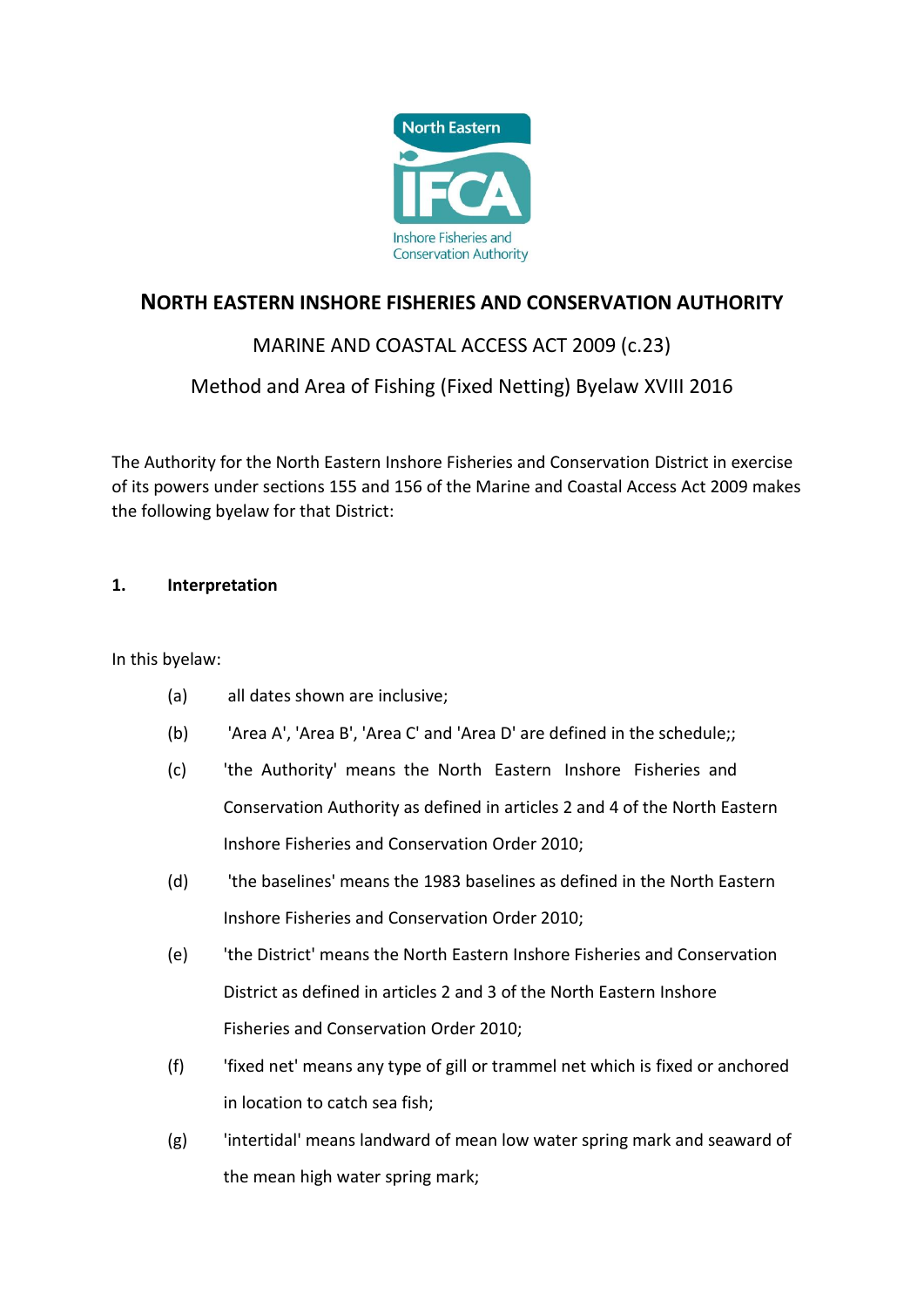- (h) 'intertidal permit' means a permit issued by the Authority in accordance with paragraph 3(a);
- (i) 'permit' means an intertidal permit or a subtidal permit;
- (j) 'registered fishing vessel' means a fishing vessel registered in accordance with the Merchant Shipping Act 1995 (c.21) or registered in the Channel Islands or the Isle of Man, and which holds a current fishing licence issued by the appropriate UK fisheries department;
- (k) 'salmonid' means a fish of the species *Salmo salar* or *Salmo trutta*;
- (I) 'subtidal' means seaward of the mean low water spring mark;
- (m) 'subtidal permit' means a permit issued by the Authority in accordance with paragraph 3(b);
- (n) 'surface marker' means a pole fitted with a flotation device and held upright in the water by a weight, with a minimum height of 1.5 metres from the water surface carrying at least one flag with the dimensions of 30 centimetres by 30 centimetres;
- (o) 'three nautical mile limit line' means a line drawn three nautical miles seaward of and running parallel to the baselines.

## **2. Prohibitions**

- (a) A person must not fish or place fixed nets within Area A or Area B.
- (b) A person must not fish or place fixed nets within Area C, unless that person holds a permit and is complying with the conditions set out in paragraphs 5 and 6.
- (c) A person must not fish or place fixed nets within Area D between 1 March and 30 September.
- (d) A person must not fish or place fixed nets within the District outside of Area A, Area B, Area C and Area D unless that person complies with the conditions detailed in paragraph 4.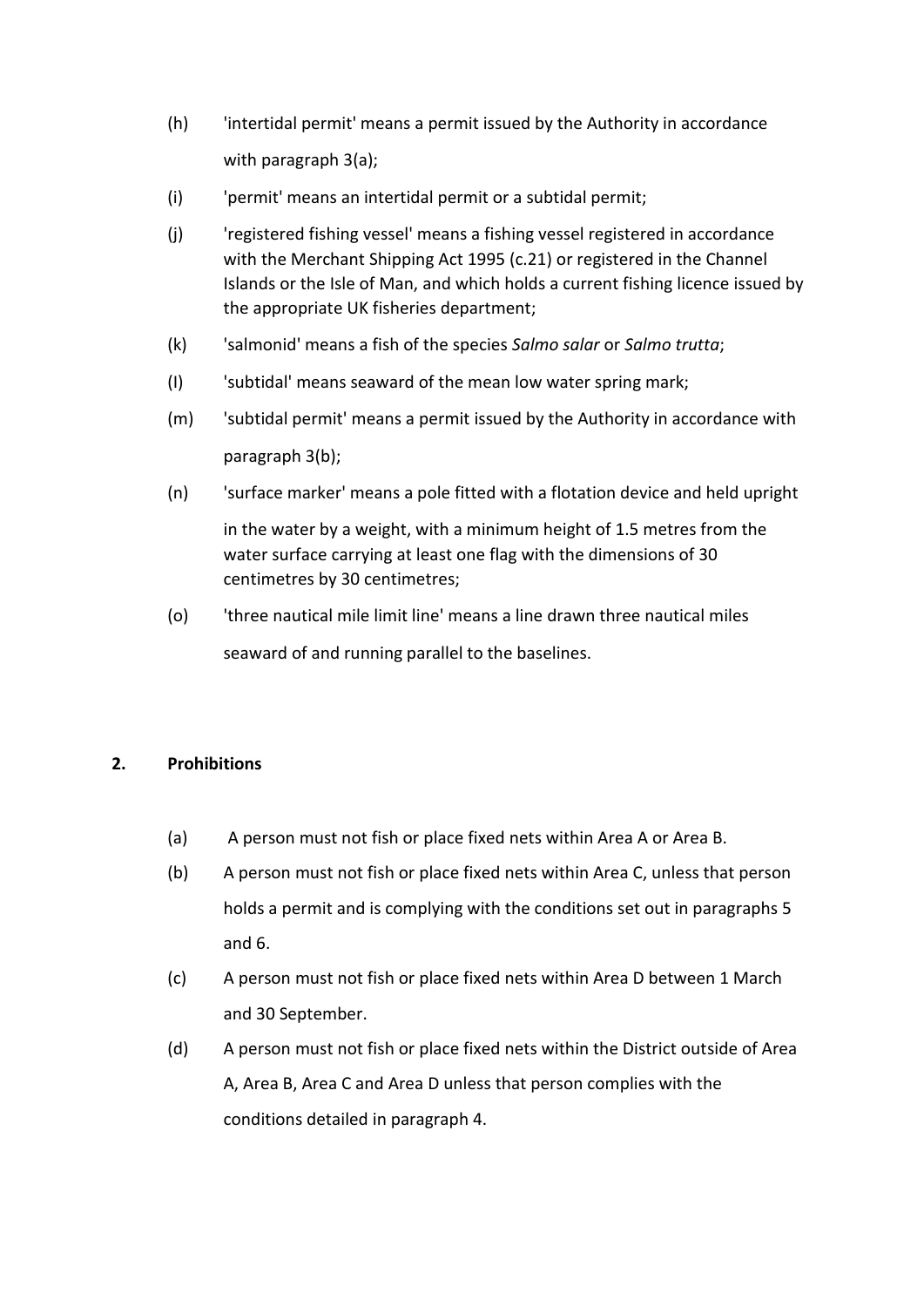#### **3. Permits**

- (a) The Authority may issue an intertidal permit to a person to authorise fishing or placing of fixed nets in the intertidal part of Area C.
- (b) The Authority may issue a subtidal permit to a person to authorise fishing or placing of fixed nets in the subtidal part of Area C.

## **4. Conditions — General**

- (a) A fixed net must be checked and cleared at least once every 24 hours.
- (b) A fixed net must be clearly marked at each end by a surface marker, displaying the port letters and numbers of the vessel from which it was deployed.
- (c) A fixed net must not be placed unless there is a minimum head rope clearance of 4 metres or deeper at any state of tide.
- (d) A fixed net must not be placed in any waters less than 5 metres deep at any state of the tide between 1 November and 25 March
- (e) A fixed net must not be placed in any waters less than 10 metres deep at any state of the tide between 26 March and 31 October
- (f) Paragraph (e) does not apply between 1 April anci 31 August providing:
	- (i) the net is placed by a registered fishing vessel;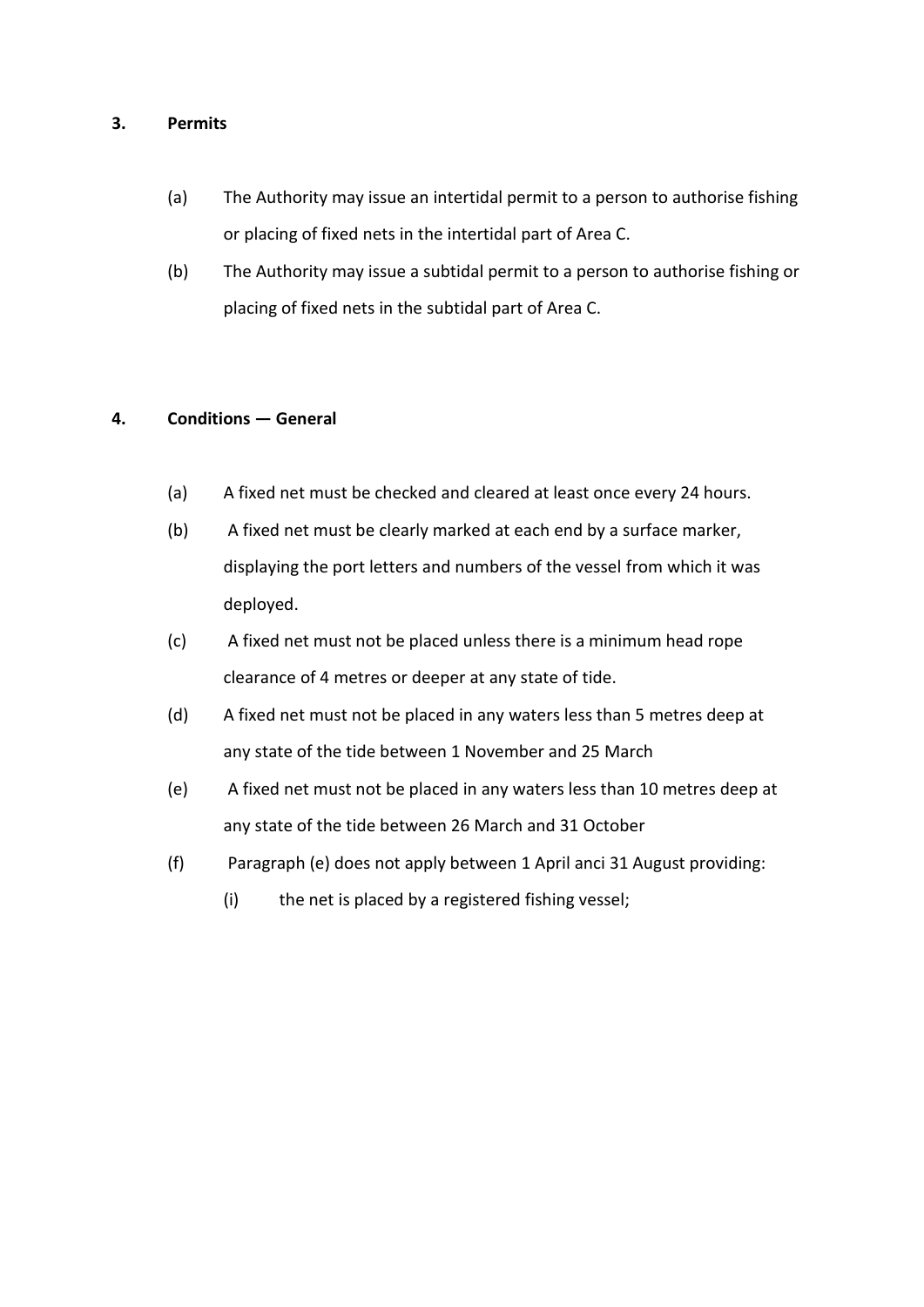- (ii) The net is cons'ructed of a single sheet of unarmoured netting;
- (iii) the net has mesh size equal to or greater than 100 millimetres;
- (iv) the net is no taller than 1 metre in height;
- (v) the net is fixed to the sea bed and set in such a way that the foot rope is in permanent contact with the sea bed along its entire length;
- (vi) the net is placed at least 50 metres from any other net or trap;
- (vii) the combined length of nets is a maximum of 500 metres; and,
- (viii) each end of the net is identified with surface markers.

(g) A person using a vessel other than a registered fishing vessel shall not use more than 100 metres of net.

#### **5. Area C - Conditions**

- (a) A fixed net placed in Area C must display a tag issued by the Authority.
- (b) Permit holders must report all salmonid, cetacean or bird mortalities, caused by their fixed nets, to the Authority, within 24 hours.
- (c) A fixed net placed within Area C between 1 October and 30 April must comply with the following conditions:
	- (i) the net is constructed of a single sheet of unarmoured netting;
	- (ii) the net has a mesh size equal to or greater than 100 millimetres;
	- (iii) for intertidal permit holders a maximum of 3 nets may be fished, up to a combined length of 250 metres;
	- (iv) for sub-tidal permit holders a maximum of 4 nets may be fished,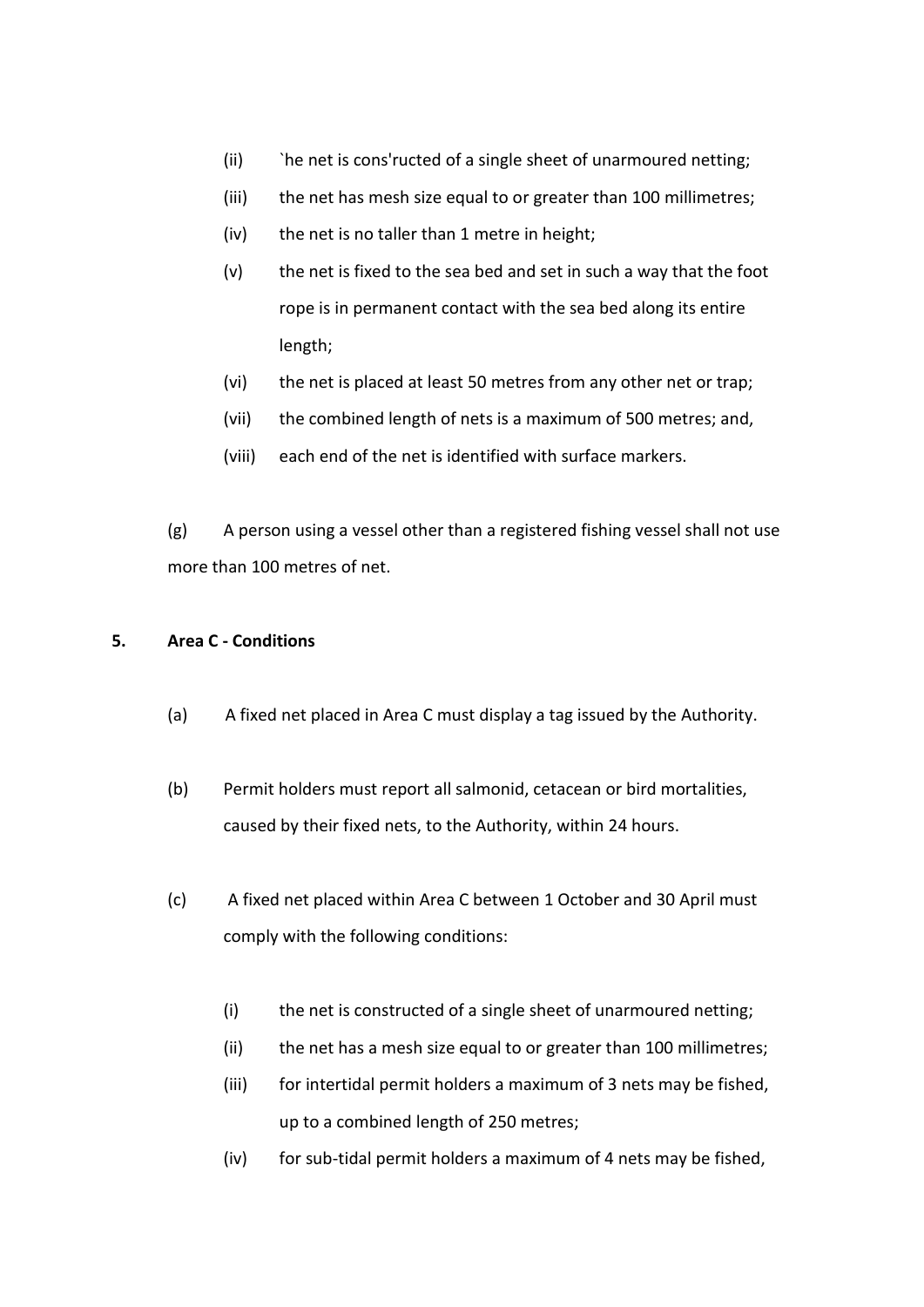up to a combined length of 400 metres.

- (d) A fixed net placed within Area C between 1 May and 30 June must comply with the following conditions:
	- (i) only a single net may be fished
	- (ii) the net is constructed of a single sheet of unarmoured netting;
	- (iii) the net is no longer than 100 metres length;
	- (iv) the net has mesh size equal to or greater than 100 millimetres;
	- (v) the net is no taller than 1 metre in height;
	- (vi) the net is fixed to the sea bed and set in such a way that the foot rope is in permanent contact with the sea bed along its entire length;
	- (vii) the net is placed at least 50 metres from any other net or trap.
- (e) A person must not fish or place any fixed net within Area C between 1 July and 30 September.
- (f) A person must not fish under the authorisation of a subtidal permit from a registered vessel of 10 metres overall length or more.
- (g) Permits are not transferable between individuals.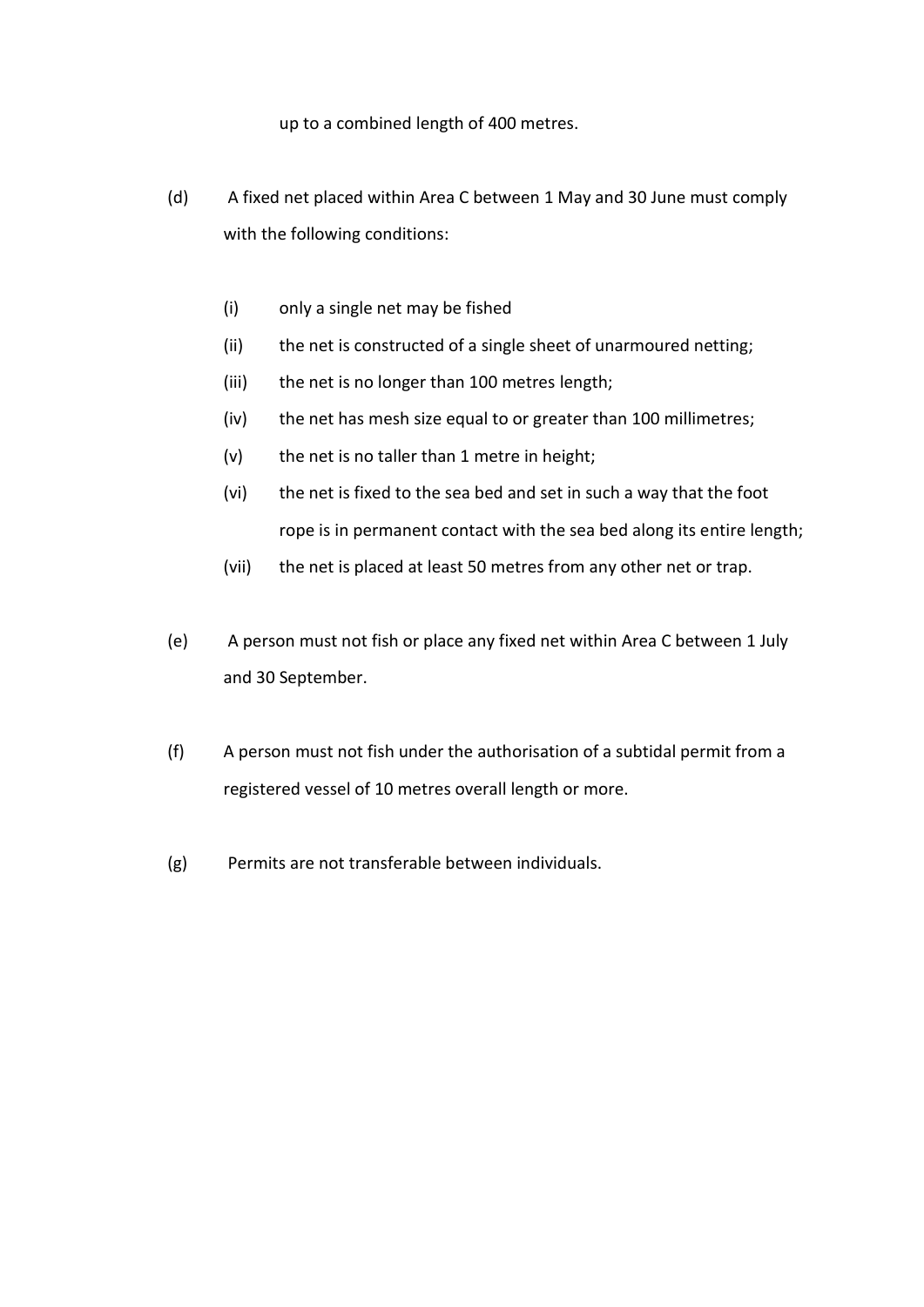#### **6. Area C - Permit Applications**

- (a) An applicant may only apply for one type of permit
- (b) Applicants must apply using a form obtained from the Authority website.
- (c) A maximum of five intertidal permits and five sub-tidal permits will be issued per calendar year.
- (d) If the number of applicants for a permit type does not exceed the maximum number of available permits of that permit type then each eligible applicant will be issued with the permit they applied for;
- (e) If the number of applicants for a permit type exceed the number of available permits of that permit type then applications will be assessed against the following criteria in order of priority:
	- (i) the applicant has previously held a valid fishing permit to fish in Area C;
	- (ii) the applicant can demonstrate a historical track record and knowledge of fishing within Area C;
	- (iii) the applicant can demonstrate a historical track record of catching fish using fixed nets.
- (f) The outcome of each application will be confirmed in writing to the respective applicant and unsuccessful applicants will be given the opportunity to appeal the decision.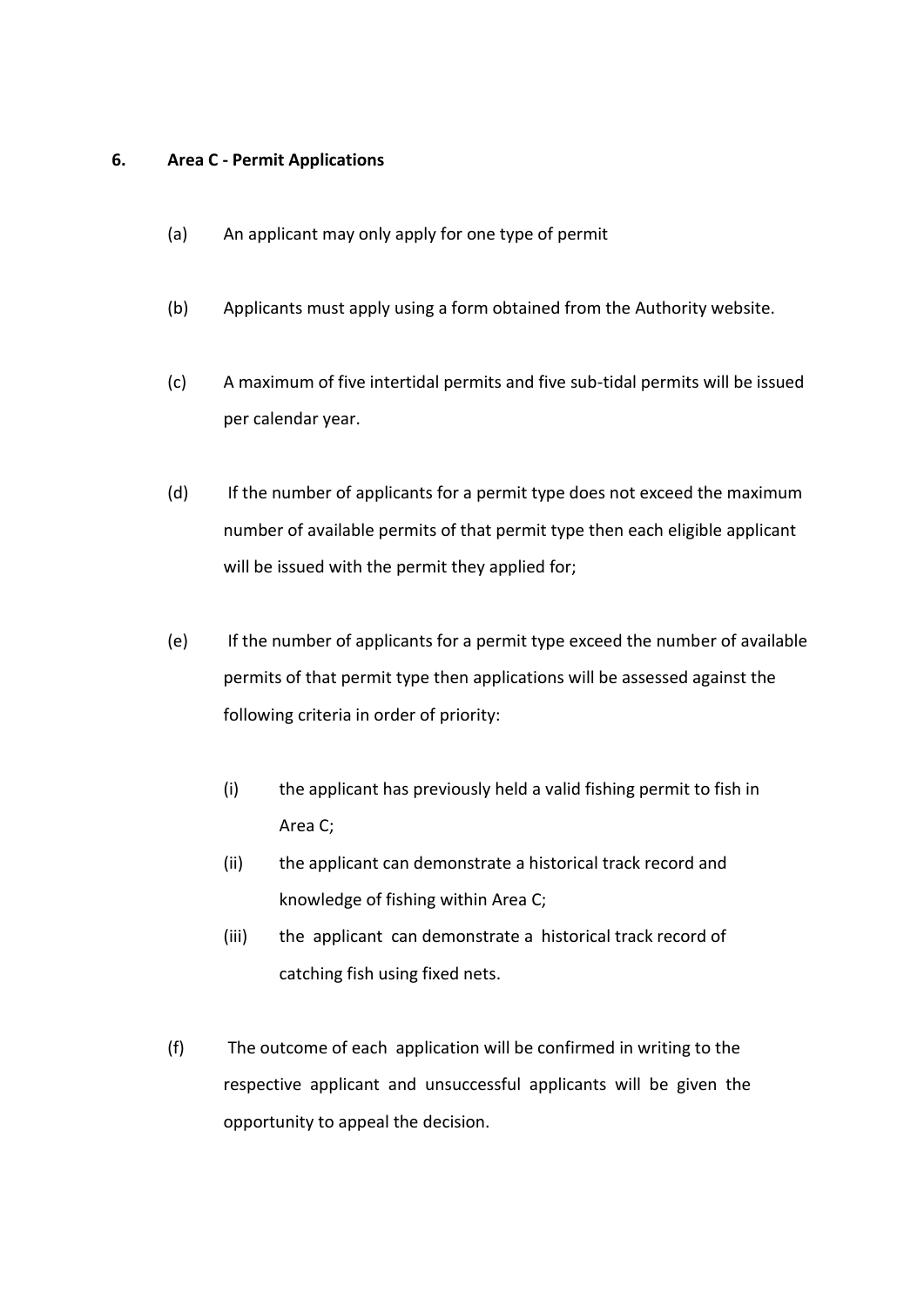- (g) All appeals must be received by the Authority, in writing, with supporting evidence, within 21 days of the date of the letter confirming the original decision.
- (h) Appeals will be considered by the Authority's Executive Committee who will notify the applicant of the outcome within 7 days of the respective hearing.
- (i) The appeal process will only consider the content of the written evidence provided by the applicant and whether the correct procedure has been applied.
- (j) The decision of the Authority's Executive Committee is final.
- (k) Permits are valid from 1 October to 30 June.
- (I) A fee of £500 will be charged by the Authority for each permit.
- (m) The Authority retains the right to refuse to issue a permit until such time as any applicant makes available any outstanding application information required for the issue of that permit, or outstanding catch information from a previous year or receipt of the permit fee required by paragraph 6(1).

#### **Area permit Suspension**

- (a) A permit may be suspended by the Authority for the purposes of environmental protection, fisheries conservation and non-compliance with the provisions of the byelaw;
- (b) In deciding whether to suspend a permit the Authority may consider: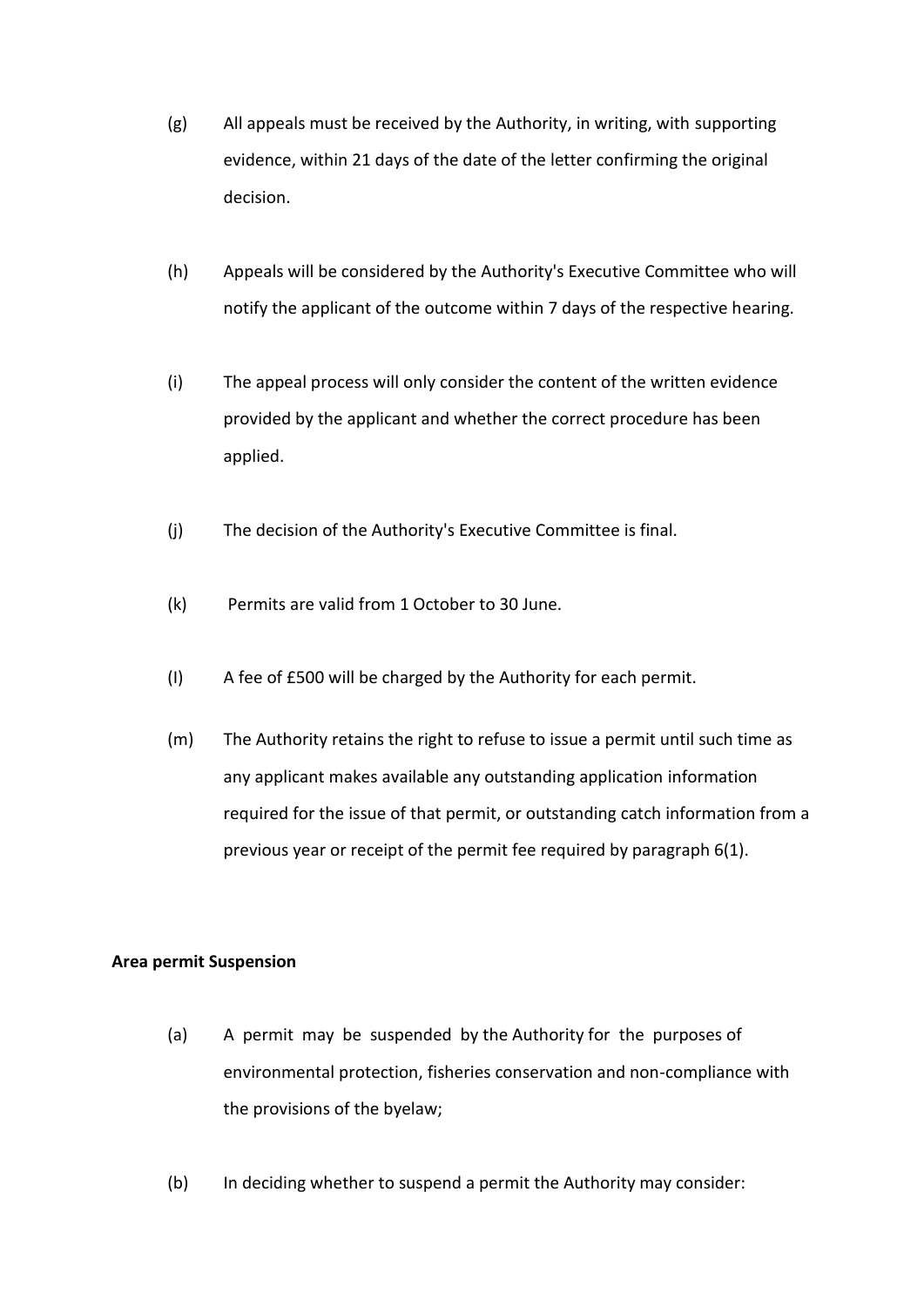- (i) all available and current scientific and survey data;
- (ii) internal scientific advice from within its membership;
- (iii) representation from the Environment Agency on salmonid bycatch;
- (iv) advice provided by the Centre for Environment, Fisheries and Aquaculture Science;
- (v) advice provided by the Department for the Environment, Food and Rural Affairs, the Marine Management Organisation or other external authorities, organisations, persons or bodies as the Authority thinks fit;
- (vi) information from any other relevant source;
- (vii) representations from fishing permit holders.
- (c) Prior notice of permit suspension will be provided in writing to the permit holder and through publication on the Authority's website at least ten working days prior to any suspension taking effect.
- (d) Any representations must be lodged in writing to the Authority within five working days of the date of the original notice provided to the permit holder.
- (e) Notification of the final decision will be made in writing to the permit holder and on the Authority's website within five working days of the final decision.

#### **8. Area C - Emergency Permit Suspension**

(a) Where the Authority considers that there is an urgent need for an immediate permit suspension for the purposes of environmental protection, fisheries conservation or for a breach of this byelaw the Authority may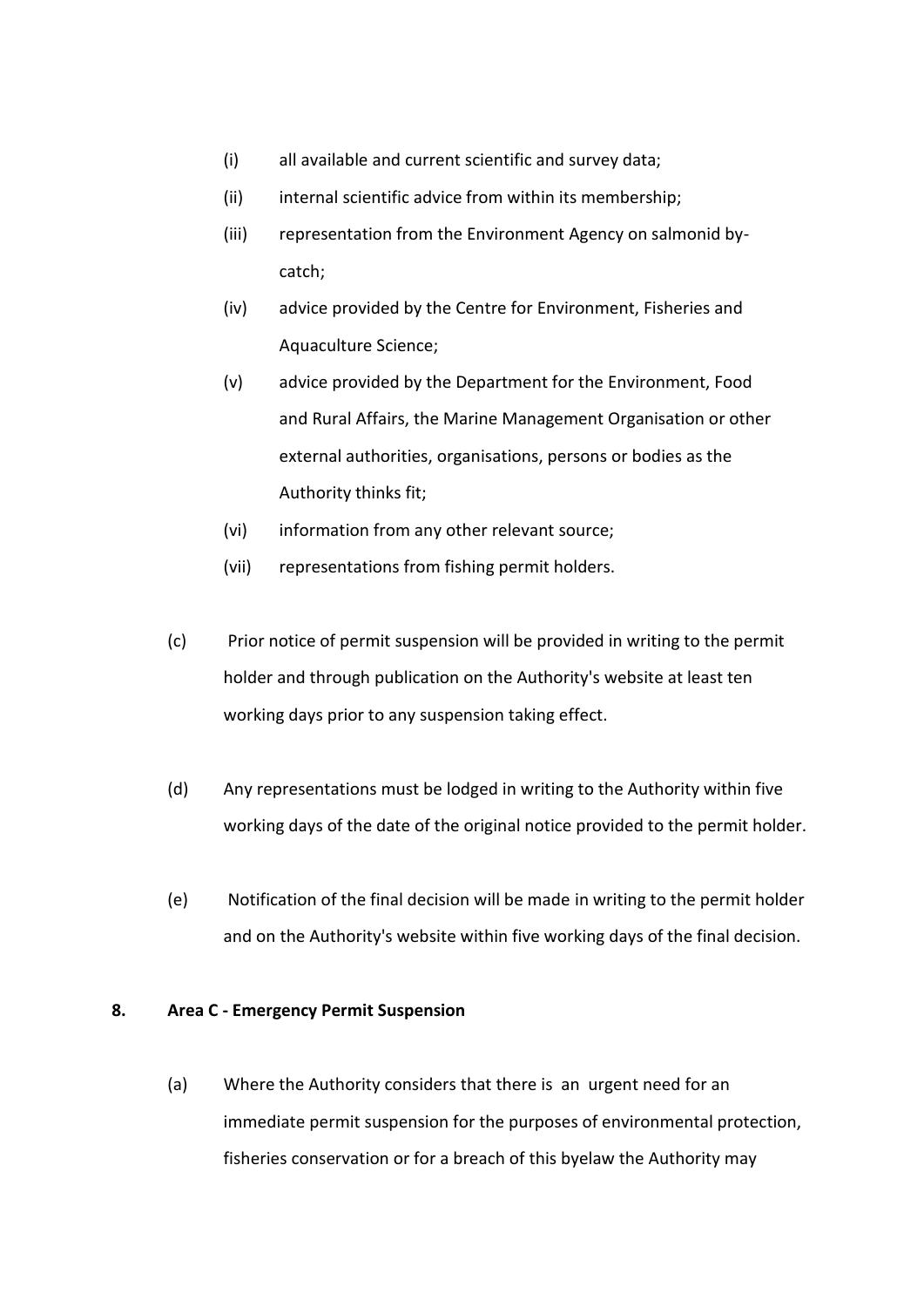suspend permits without completing the steps set out in paragraph 7.

(b) Where an immediate permit suspension is invoked a written notice will be sent to the permit holder 24 hours prior to it taking effect. The notice will explain the reason for and duration of the suspension.

## **Schedule**

## **Definition of areas**

- 1. Area A means those tidal waters and parts of the sea bounded by the following:
	- (a) on the east by a straight line drawn 327° True direction from Old Nab (position 54° 33.480' North, 000° 46.300' West); and on the west by a straight line drawn 036° True direction from Cowbar Nab, near Staithes (position 54° 33.650' North, 000° 47.370' West);
	- (b) on the east by a straight line drawn from Whitby Highlight (position 54' 28.68'

North, 000° 34.000' West) to Whitby Bell Buoy (position 54° 30.320' North, 000 36.500' West); and on the west by a straight line drawn 240° True direction from Whitby Bell Buoy to the land (position 54° 29.700' North, 000° 38.300' West);

- 2. Area B means those tidal waters and parts of the sea bounded by the following:
	- (a) to the north by a line drawn True East from Spurn Head Light House (position 53° 34.490' North, 000° 06.650' East) to the three nautical mile limit line;
	- (b) to the East by the three nautical mile limit line; and
	- (c) to the South by the boundary of the District.
- 3. Area C means those tidal waters and parts of the sea which lie inside the 5 metre depth contour line and between: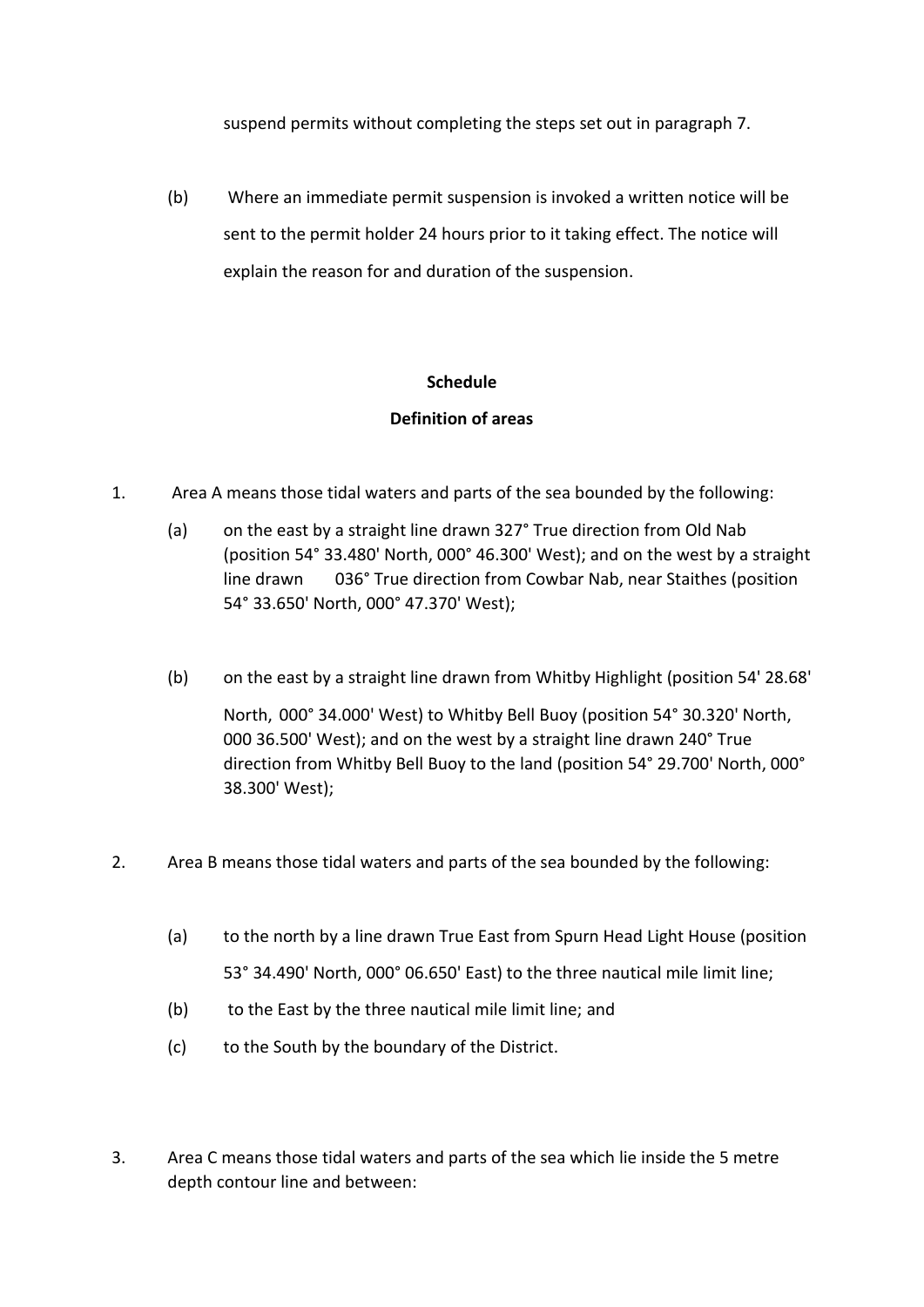- (a) a line drawn True East from Flamborough Head Lighthouse (position 54°07.090' North, 000° 05.100' West); and
- (b) a line drawn True East from Withernsea Light (position 53° 43.880' North, 000° 01.700' East).
- 4. Area D means the areas bounded by a line drawn between the following points:

```
A 54° 14.460' North, 000° 20.890' West;
```

```
B 54° 15.730' North, 000° 19.670' West;
```
- C 54° 13.640' North, 000° 13.560' West;
- D 54° 12.220' North, 000° 13.440' West;
- E 54° 11.160' North, 000° 13.940' West;
- F 54° 09.030' North, 000° 04.950' West;
- G 54° 07.380' North, 000° 02.460' West;
- H 54° 05.870' North, 000° 02.890' West;
- I 54° 04.960' Noah,000° 05.690' West;
- J 54° 05.030' North, 000° 08.360' West;
- K 54° 06.110' North, 000° 09.080' West;

and bounded along the shore between points A and K at the level of mean high water spring (MHWS) tide

5. All coordinates used in this byelaw are derived from World Geodetic System 1984 datum.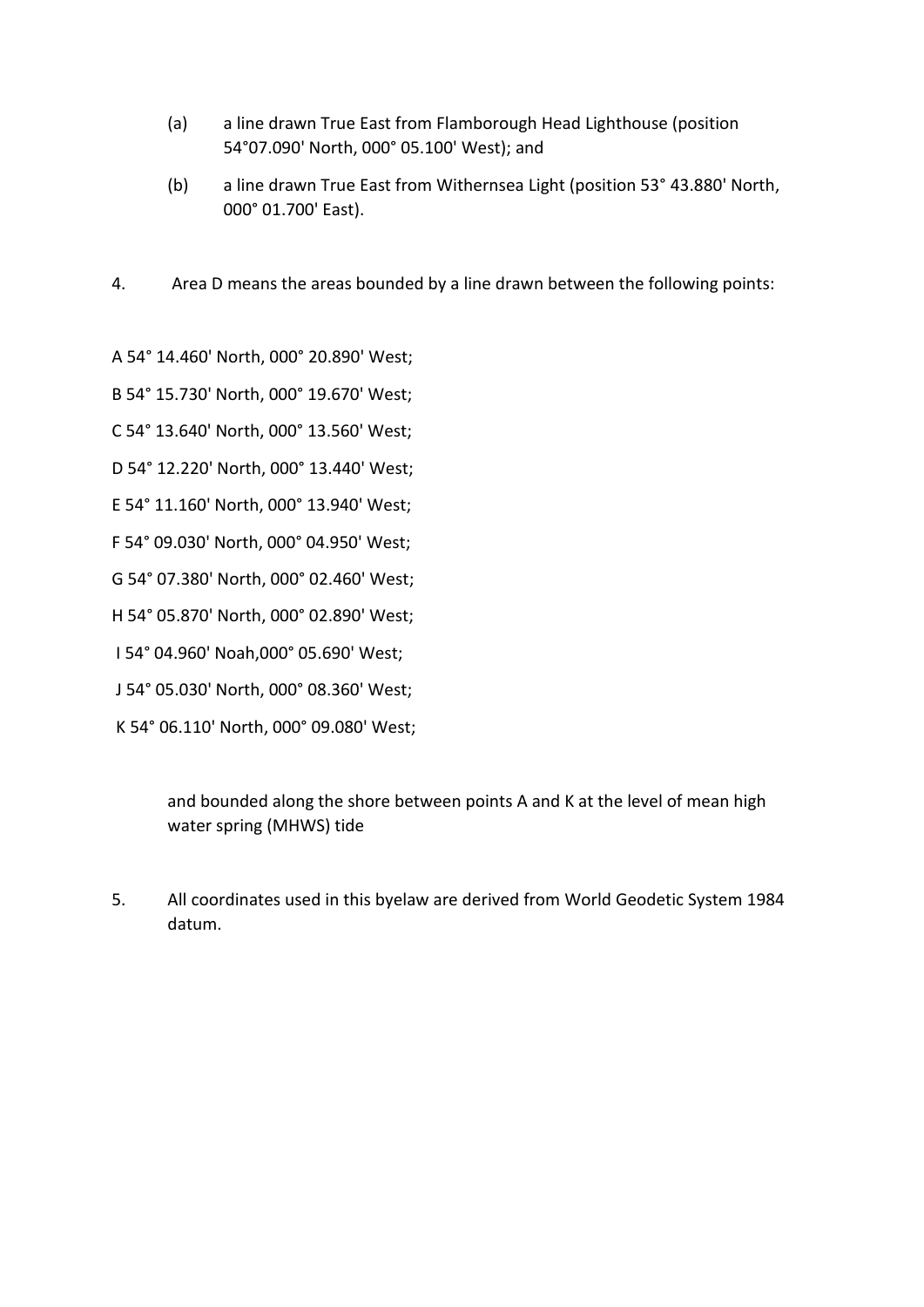## Explanatory Note

## *(This note does not form part of the byelaw)*

The purpose of this byelaw is to protect both developing sea fish stocks such as sea bass and vulnerable migratory species from overexploitation, through the appropriate management of intertidal and inshore fixed netting activity. The provisions contained within the byelaw will also reduce the risks of salmonids, cetaceans and birds being caught in fixed nets set for sea fish.

This byelaw provides for the designation of management areas, restrictions in the type and period of the year when fixed nets are set and the establishment of a permitting scheme for fixed netting along the Holderness coast of East Yorkshire.

Appended chartlets are for illustrative purposes only and are not to be used for navigation.

#### **Area A — Staithes & Whitby**

All fixed netting is prohibited.

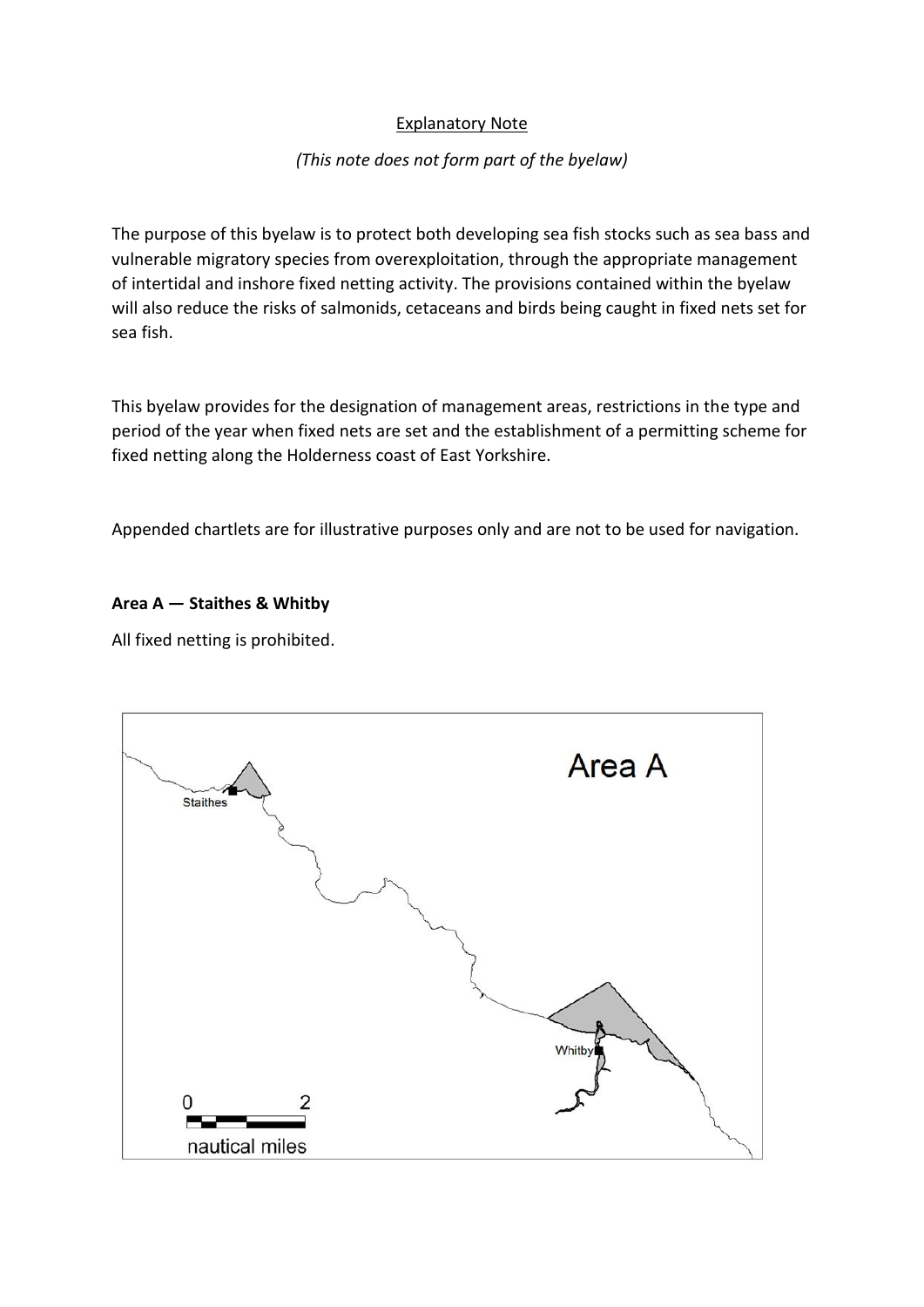#### **Area B — Humber**

All fixed netting is prohibited.

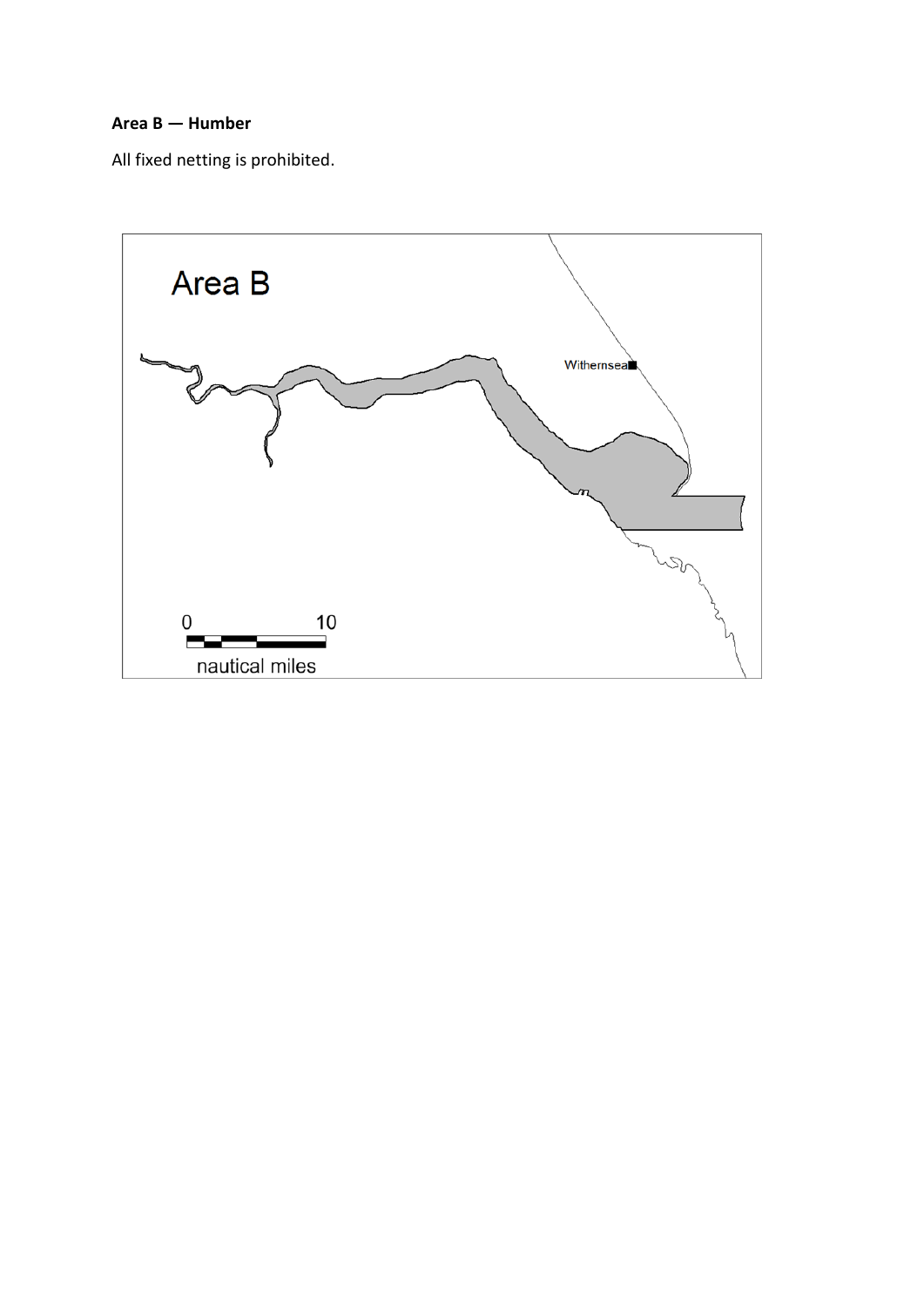#### **Area C — Holderness**

Fixed netting is only permitted under a permit issued by the Authority and in accordance with conditions set out in paragraphs 5 and 6 of the byelaw.